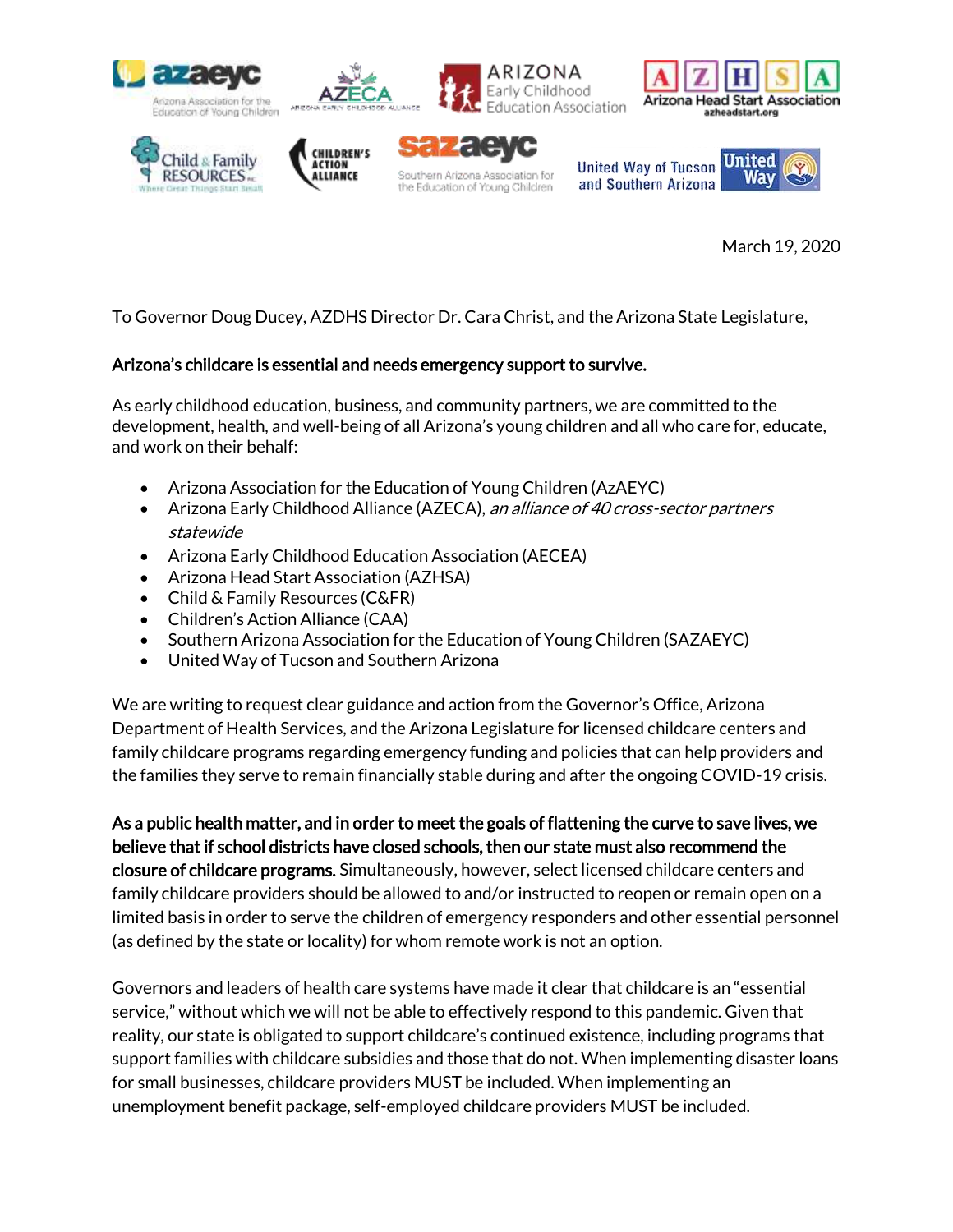### Arizona's Childcare is Essential and Needs Emergency Support to Survive

State action MUST include providing significant, flexible, and additional funding to childcare, through multiple mechanisms such as the Child Care and Development Block Grant (CCDBG), accompanied by policies that increase financing flexibility, waive co-pays, increase eligibility, and move everyone permanently from attendance-based payment policies to enrollment-based policies.

In addition, programs that remain open to serve families who need it MUST be provided with a version of "hazardous duty" pay, in which they are guaranteed additional funding to ensure they are able to pay substitutes, provide 24-hour coverage, and access supplies and resources needed to keep the environment safe and healthy. They also MUST have access to public funds for paid family and sick leave to cover staff who, in following the recommendations of public health personnel, have to take time off to maintain their own health or care for family members and limit the spread of the virus.

Please recognize that this is not the time to eliminate or suspend licensing rules or set up new, untested, and unmonitored childcare programs that will compromise the health and safety of children, their families, and the community at large. Providing childcare in the best of times requires complex skills. In times of uncertainty and trauma, skilled and trusted early childhood educators are needed more than ever.

Additional actions also are needed to protect the supply of childcare now and after the pandemic subsides, including in programs that are not currently serving families with a childcare subsidy. Data from a survey the National Association for the Education of Young Children (NAEYC), distributed this week, indicates that many childcare centers and homes are not going to be able to survive a closure. Up to a third in some states indicate they won't survive a closure of any period. Another third won't survive a closure of more than two weeks. In other words, a temporary business closure is, for many, a permanent one.

For that reason, the public sector must provide support to ensure the continued existence of this essential childcare system, which keeps children safe and Arizona working, not only through subsidies, but through other mechanisms as well, including:

- Alongside actions taken by the federal government to increase access to paid leave and unemployment insurance, Arizona must ensure that all childcare closures are accompanied by additional, necessary policies and funding that allow for access to unemployment compensation for all staff who work in center-based childcare or own/operate or are staff of family childcare homes.
- States and the federal government need to ensure that childcare programs, in centers and homes, are automatically enrolled in mortgage forbearance or provided rent deferrals for a minimum of 3 months and up to 6 months.
- Programs licensed and enrolled in the state's early childhood quality improvement and rating system, Quality First, should be provided with zero-interest loans that will allow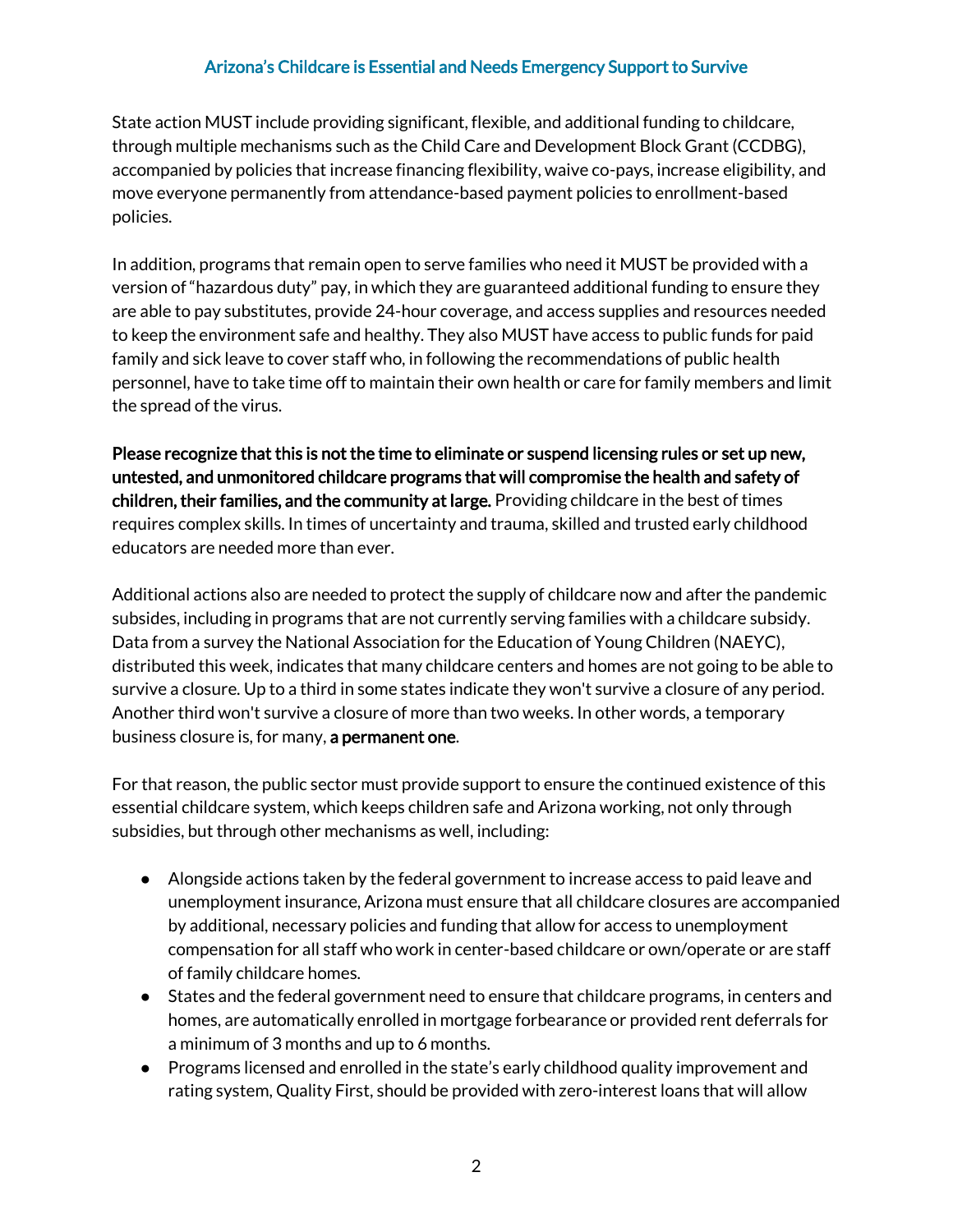## Arizona's Childcare is Essential and Needs Emergency Support to Survive

them to cover costs upfront with the expectation that funds will be paid back within a set period from the start of the loan.

Our childcare system operates differently than our public K-12 system, where schools will be able to re-open and educators may be compensated regardless of the length of time schools are closed. Childcare staff MUST be compensated during closures. Therefore, childcare programs across Arizona need significant state investments if they are going to survive. This moment has made it clear how essential it is for childcare to do so for the good of children, families, businesses, and Arizona's safety, security, and economy.

### Ten Steps Arizona Can Take for Licensed Childcare

- 1. Close childcare programs alongside school districts, with the provision for select, licensed childcare providers in centers and homes to operate in order to serve the children of emergency responders and other essential personnel. *Ensure families know about and can* access a centralized, updated list of these childcare centers and family childcare homes, frequently asked questions, COVID-19 updates (specifically for childcare), and availability through trusted sources like Child Care Resource & Referral - ARIZONA.
- 2. Open access to unemployment compensation for all staff who work in center-based childcare or own/operate or are staff of family childcare homes.
- 3. Invest additional state dollars in childcare and ensure subsidy payment policy is modified to waive co-pays, increase eligibility, and pay based on enrollment and not attendance.
- 4. Automatically enroll all childcare programs, centers and homes, into either mortgage forbearance or provide them with required rent deferrals for a minimum of 3 months and up to 6 months.
- 5. Provide programs that are licensed and enrolled in Quality First with a zero-interest loan that will allow them to cover costs upfront, with the expectation funds will be paid back within a set period from the start of the loan.
- 6. Do not eliminate or suspend licensing rules or set up new, untested, and unmonitored childcare programs; this will compromise the health and safety of children, families, and the community at large. To ensure families are as comfortable and confident as possible with their children's care in this challenging time, the state should consider waiving specific requirements around the age range programs can serve, so that any licensed program in a center or home that is set up to care for the young children of essential personnel also can care for their older children.
- 7. Provide a version of "hazardous duty" pay to the select childcare programs that are being asked to remain open to serve essential and front-line workers. Provide these programs additional funding to cover the increased risks and costs of maintaining services. *Providers* should be given clear guidance on how to remain safe and practice social distancing and minimal contact while continuing to provide the quality care children and families need.
- 8. Provide separate and adequate payments that ensure providers are able to utilize substitutes, provide 24-hour coverage, and get access to supplies and resources needed to keep the environment safe and healthy.